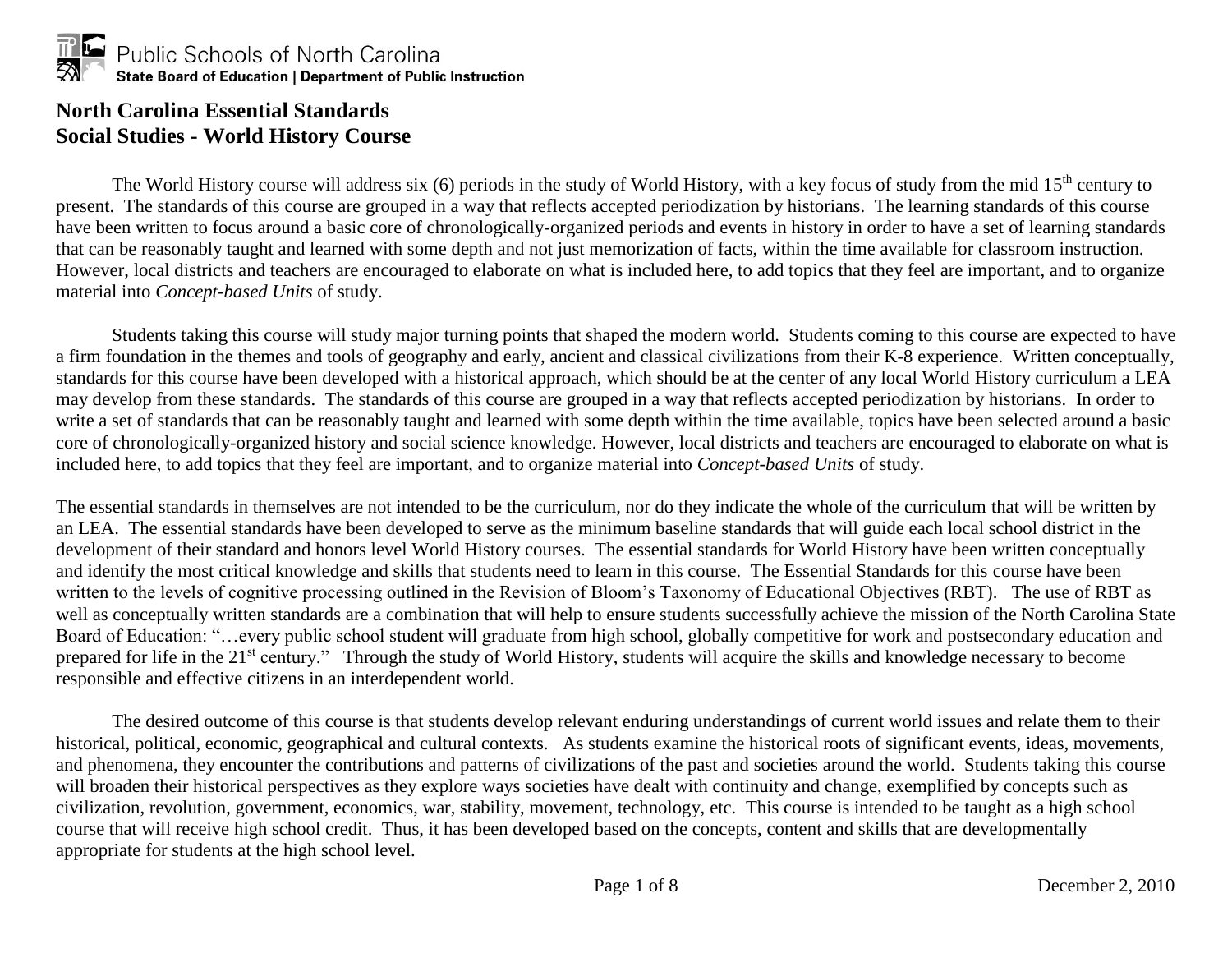## **World History**

Key to identifying strands: **H**-History

|               | <b>History</b>                                                                                                                                             |                 |                                                                                                                                                                                                                                                                                                                                                                                      |  |
|---------------|------------------------------------------------------------------------------------------------------------------------------------------------------------|-----------------|--------------------------------------------------------------------------------------------------------------------------------------------------------------------------------------------------------------------------------------------------------------------------------------------------------------------------------------------------------------------------------------|--|
|               | <b>Essential Standard</b>                                                                                                                                  |                 | <b>Clarifying Objectives</b>                                                                                                                                                                                                                                                                                                                                                         |  |
| <b>WH.H.1</b> | Apply the four interconnected<br>dimensions of historical<br>thinking to the Essential<br><b>Standards for World History</b><br>in order to understand the | <b>WH.H.1.1</b> | <b>Use Chronological thinking to:</b><br>1. Identify the structure of a historical narrative or story: (its beginning, middle and<br>end).<br>2. Interpret data presented in time lines and create time lines.                                                                                                                                                                       |  |
|               | creation and development of<br>societies/civilizations/nations<br>over time.                                                                               | <b>WH.H.1.2</b> | <b>Use Historical Comprehension to:</b><br>1. Reconstruct the literal meaning of a historical passage.<br>2. Differentiate between historical facts and historical interpretations.<br>3. Analyze data in historical maps.<br>4. Analyze visual, literary and musical sources.                                                                                                       |  |
|               |                                                                                                                                                            | WH.H.1.3        | Use Historical Analysis and Interpretation to:<br>1. Identify issues and problems in the past.<br>Consider multiple perspectives of various peoples in the past.<br>3. Analyze cause-and-effect relationships and multiple causations.<br>4. Evaluate competing historical narratives and debates among historians.<br>5. Evaluate the influence of the past on contemporary issues. |  |
|               |                                                                                                                                                            | <b>WH.H.1.4</b> | <b>Use Historical Research to:</b><br>1. Formulate historical questions.<br>Obtain historical data from a variety of sources.<br>Support interpretations with historical evidence.<br>3.<br>4. Construct analytical essays using historical evidence to support arguments.                                                                                                           |  |
| <b>WH.H.2</b> | <b>Analyze ancient civilizations</b>                                                                                                                       | WH.H.2.1        | Compare how different geographic issues of the ancient period influenced settlement,                                                                                                                                                                                                                                                                                                 |  |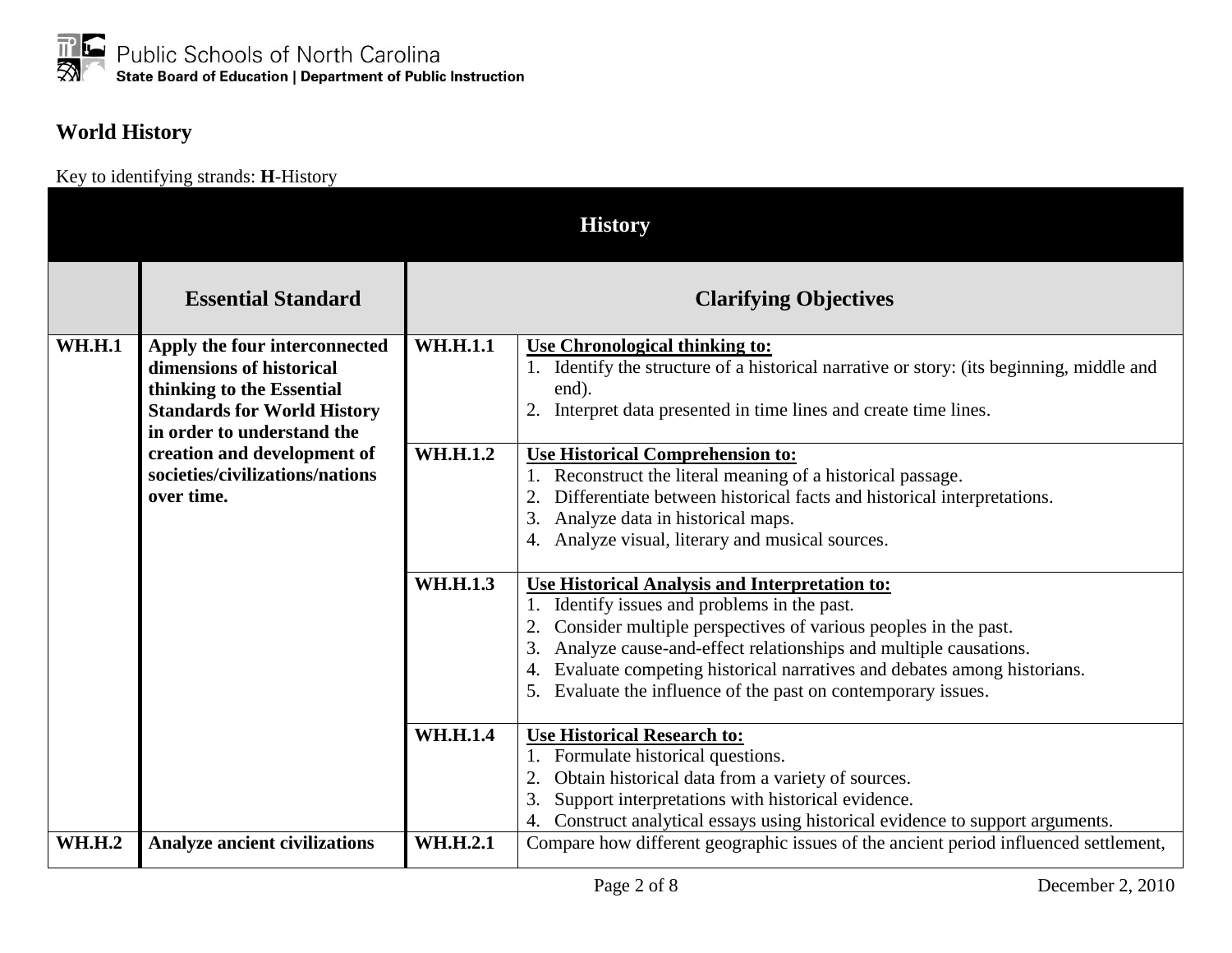

| <b>History</b>                                                              |                              |                                                                                                                                                                                                            |  |
|-----------------------------------------------------------------------------|------------------------------|------------------------------------------------------------------------------------------------------------------------------------------------------------------------------------------------------------|--|
| <b>Essential Standard</b>                                                   | <b>Clarifying Objectives</b> |                                                                                                                                                                                                            |  |
| and empires in terms of their<br>development, growth and<br>lasting impact. |                              | trading networks and the sustainability of various ancient civilizations (e.g., flooding,<br>Fertile Crescent, confluence, limited fertile lands, etc.).                                                   |  |
|                                                                             | WH.H.2.2                     | Analyze the governments of ancient civilizations in terms of their development,<br>structure and function within various societies (e.g., theocracy, democracy, oligarchy,<br>tyranny, aristocracy, etc.). |  |
|                                                                             | WH.H.2.3                     | Explain how codifying laws met the needs of ancient societies (e.g., Hammurabi,<br>Draco, Justinian, Theodosius, etc.).                                                                                    |  |
|                                                                             | <b>WH.H.2.4</b>              | Analyze the rise and spread of various empires in terms of influence, achievements<br>and lasting impact (e.g., Mongol, Mughal, Ottoman, Ming, Mesoamerica, Inca,<br>imperial states in Africa, etc.).     |  |
|                                                                             | WH.H.2.5                     | Analyze the development and growth of major Eastern and Western religions (e.g.,<br>Including but not limited to Buddhism, Christianity, Confucianism, Hinduism, Islam,<br>Judaism, Shintoism, etc.).      |  |
|                                                                             | WH.H.2.6                     | Analyze the interaction between the Islamic world and Europe and Asia in terms of<br>increased trade, enhanced technology innovation, and an impact on scientific thought<br>and the arts.                 |  |
|                                                                             | WH.H.2.7                     | Analyze the relationship between trade routes and the development and decline of<br>major empires (e.g. Ghana, Mali, Songhai, Greece, Rome, China, Mughal, Mongol,<br>Mesoamerica, Inca, etc.).            |  |
|                                                                             | <b>WH.H.2.8</b>              | Compare the conditions, racial composition, and status of social classes, castes, and<br>slaves in ancient societies and analyze changes in those elements.                                                |  |
|                                                                             |                              | Page 3 of 8<br>December 2, 2010                                                                                                                                                                            |  |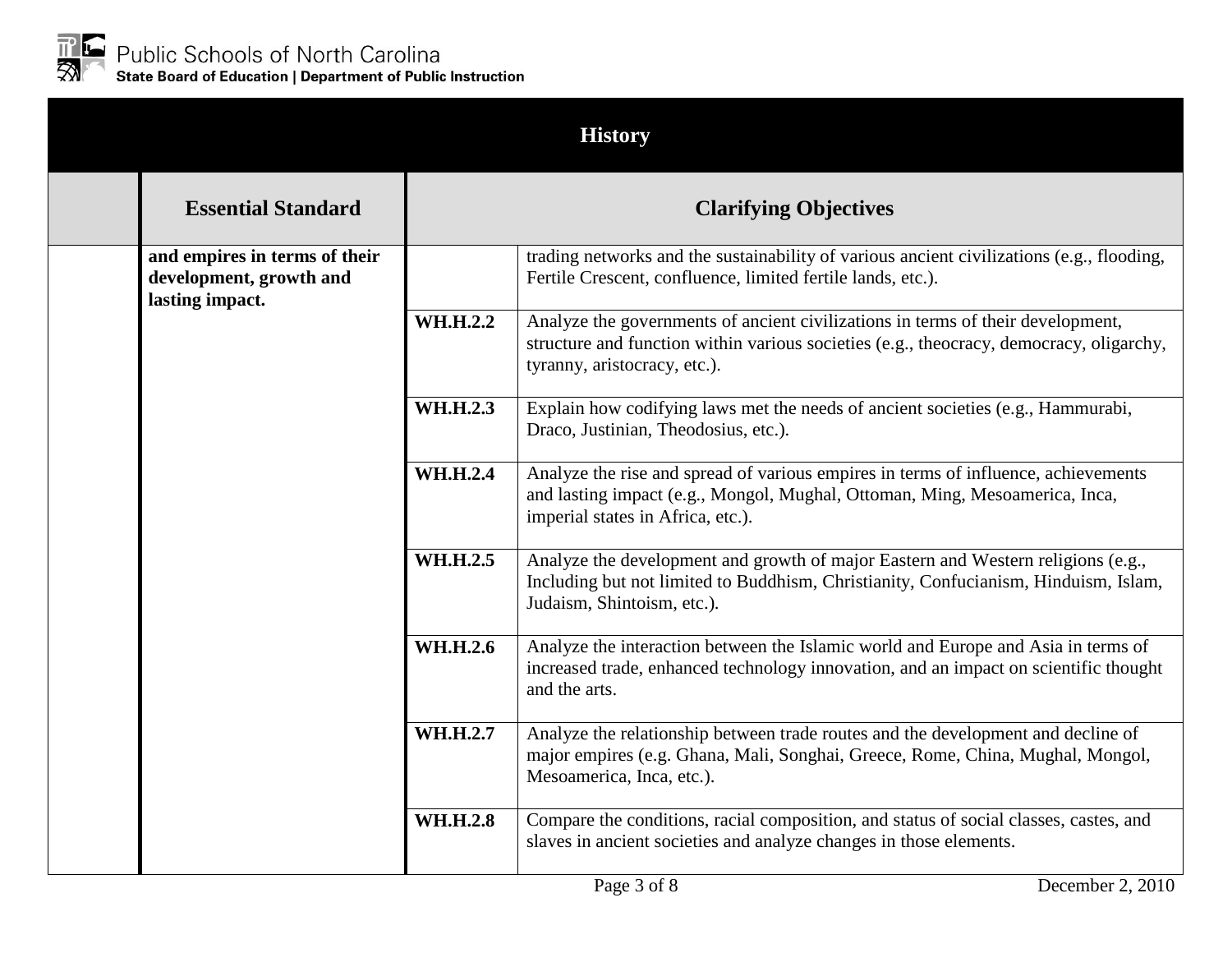

|               |                                                                                                                                 |                              | <b>History</b>                                                                                                                                                                                                                                                                                 |  |
|---------------|---------------------------------------------------------------------------------------------------------------------------------|------------------------------|------------------------------------------------------------------------------------------------------------------------------------------------------------------------------------------------------------------------------------------------------------------------------------------------|--|
|               | <b>Essential Standard</b>                                                                                                       | <b>Clarifying Objectives</b> |                                                                                                                                                                                                                                                                                                |  |
|               |                                                                                                                                 | WH.H.2.9                     | Evaluate the achievements of ancient civilizations in terms of their enduring cultural<br>impact.                                                                                                                                                                                              |  |
| <b>WH.H.3</b> | <b>Understand how conflict and</b><br>innovation influenced political,<br>religious, economic and social<br>changes in medieval | <b>WH.H.3.1</b>              | Explain how religion influenced political power and cultural unity in various regions<br>of Europe, Asia and Africa (e.g., Carolingian Dynasty, Holy Roman Empire, Ottoman<br>Empire, Mughal Empire, Safavid Empire).                                                                          |  |
|               | civilizations.                                                                                                                  | WH.H.3.2                     | Explain how religious and secular struggles for authority impacted the structure of<br>government and society in Europe, Asia, and Africa (e.g., Cluniac Reforms, common<br>law, Magna Carta, conflicts between popes and emperors, Crusades, religious<br>schisms, Hundred Years' War, etc.). |  |
|               |                                                                                                                                 | <b>WH.H.3.3</b>              | Analyze how innovations in agriculture, trade and business impacted the economic<br>and social development of various medieval societies (e.g., Feudalism, Agricultural<br>Revolutions, Commercial Revolution and development of a banking system, manorial<br>system, growth of towns, etc.). |  |
|               |                                                                                                                                 | <b>WH.H.3.4</b>              | Analyze how the desire for farmable land created conflict and impacted the physical<br>environments of Europe, Asia, Africa and the Americas (e.g., Agricultural Revolution<br>in Europe, Muslim Agricultural Revolution, Mesoamerican and Andean agricultural<br>innovations, etc.).          |  |
| <b>WH.H.4</b> | Analyze the political,<br>economic, social and cultural<br>factors that lead to the<br>development of the first age of          | <b>WH.H.4.1</b>              | Explain how interest in classical learning and religious reform contributed to<br>increased global interaction (e.g., Renaissance, Protestant Reformation, Catholic<br>Reformation, printing revolution, etc.).                                                                                |  |
|               | global interaction.                                                                                                             | <b>WH.H.4.2</b>              | Explain the political, social and economic reasons for the rise of powerful centralized<br>nation-states and empires (e.g., Reformation, absolutism, limited monarchy, empires,<br>$etc.$ ).                                                                                                   |  |
|               |                                                                                                                                 |                              | Page 4 of 8<br>December 2, 2010                                                                                                                                                                                                                                                                |  |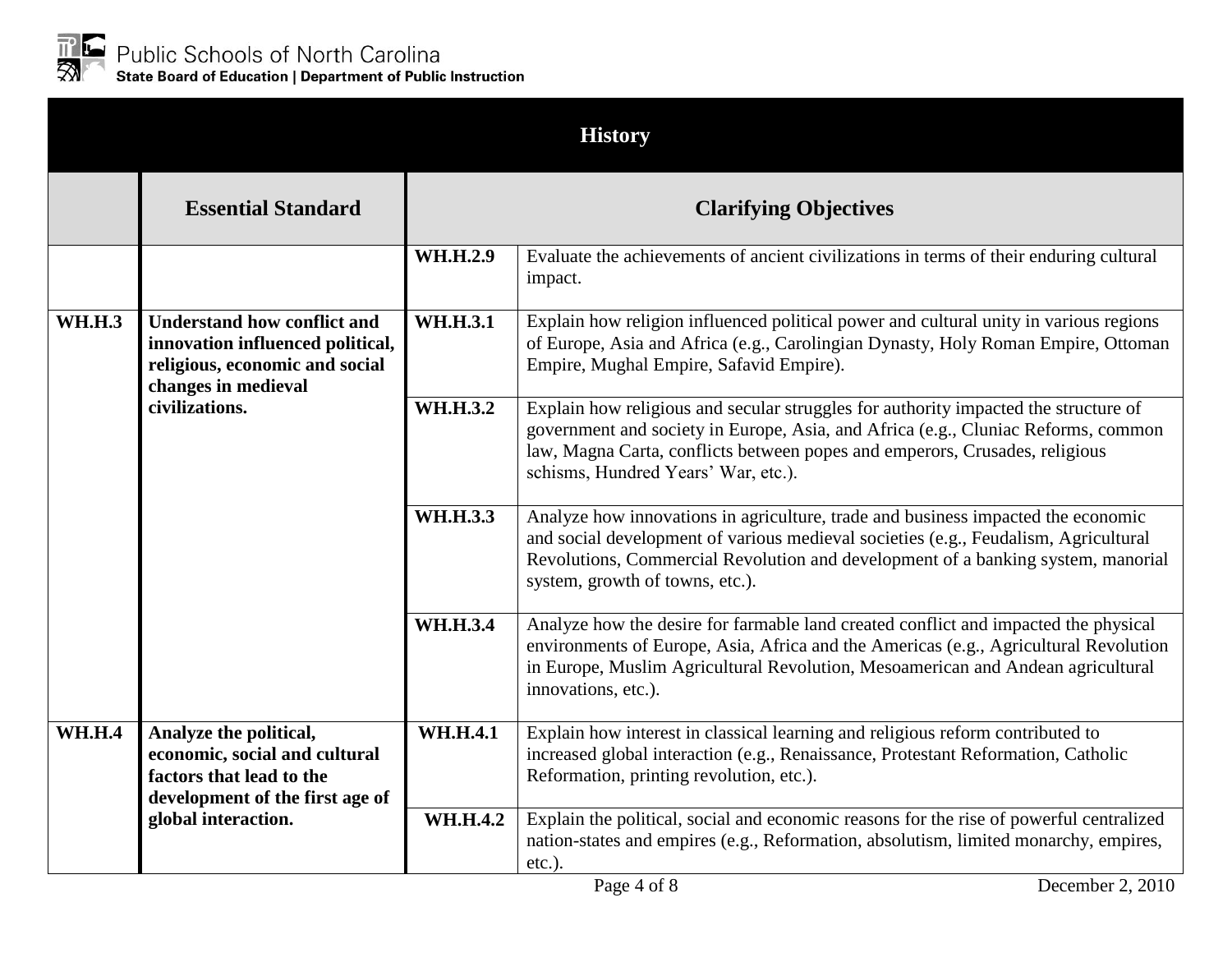

|               |                                                                                        |                              | <b>History</b>                                                                                                                                                                                                                                                                                                                                                                                                                                                                     |
|---------------|----------------------------------------------------------------------------------------|------------------------------|------------------------------------------------------------------------------------------------------------------------------------------------------------------------------------------------------------------------------------------------------------------------------------------------------------------------------------------------------------------------------------------------------------------------------------------------------------------------------------|
|               | <b>Essential Standard</b>                                                              | <b>Clarifying Objectives</b> |                                                                                                                                                                                                                                                                                                                                                                                                                                                                                    |
|               |                                                                                        | <b>WH.H.4.3</b>              | Explain how agricultural and technological improvements transformed daily life<br>socially and economically (e.g., growth of towns, creation of guilds, feudalism and the<br>manorial system, commercialization, etc.).                                                                                                                                                                                                                                                            |
|               |                                                                                        | <b>WH.H.4.4</b>              | Analyze the effects of increased global trade on the interactions between nations in<br>Europe, Southwest Asia, the Americas and Africa (e.g., exploration, mercantilism,<br>inflation, rise of capitalism, etc.).                                                                                                                                                                                                                                                                 |
| <b>WH.H.5</b> | <b>Analyze exploration and</b><br>expansion in terms of its<br>motivations and impact. | WH.H.5.1                     | Explain how and why the motivations for exploration and conquest resulted in<br>increased global interactions, differing patterns of trade, colonization, and conflict<br>among nations (e.g., religious and political motives, adventure, economic investment,<br>Columbian exchange, commercial revolution, conquistador destruction of Aztec and<br>Incan civilizations, Triangular Trade, Middle Passage, trading outposts, plantation<br>colonies, rise of capitalism, etc.). |
|               |                                                                                        | WH.H.5.2                     | Explain the causes and effects of exploration and expansion (e.g., technological<br>innovations and advances, forces that allowed the acquisition of colonial possessions<br>and trading privileges in Africa, Asia, the Americas and the Colombian exchange).                                                                                                                                                                                                                     |
|               |                                                                                        | WH.H.5.3                     | Analyze colonization in terms of the desire for access to resources and markets as well<br>as the consequences on indigenous cultures, population, and environment (e.g.,<br>commercial revolution, Columbian exchange, religious conversion, spread of<br>Christianity, spread of disease, spread of technology, conquistadors, slave trade,<br>encomienda system, enslavement of indigenous people, mixing of populations, etc.).                                                |
|               |                                                                                        | <b>WH.H.5.4</b>              | Analyze the role of investment in global exploration in terms of its implications for<br>international trade (e.g., transatlantic trade, mercantilism, joint-stock companies,<br>trading companies, government and monarchial funding, corporations, creation of<br>capital markets, etc.).                                                                                                                                                                                        |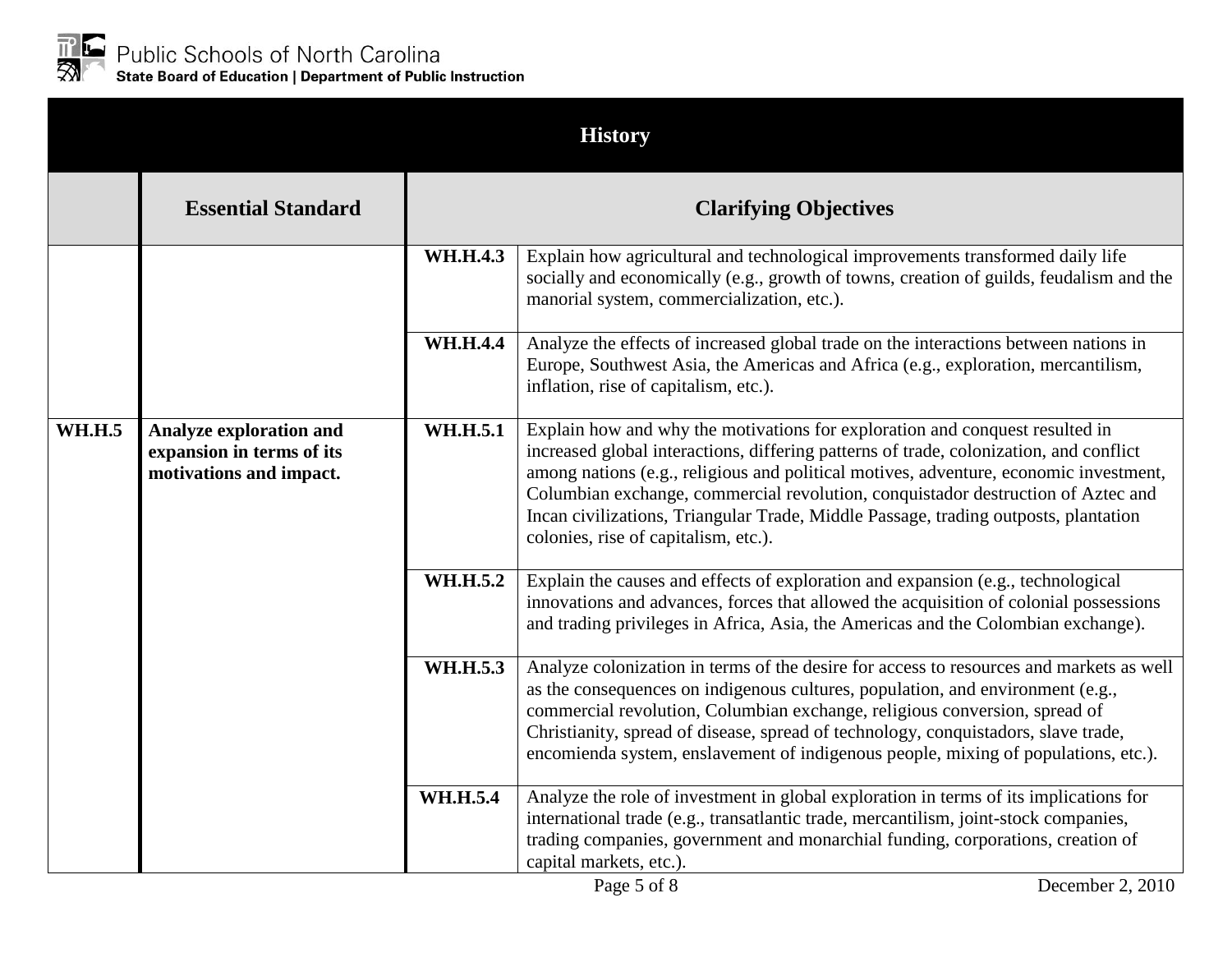

|               |                                                                                                                                                     |                              | <b>History</b>                                                                                                                                                                                                                                                                                                                                                                                                                                                                                       |  |
|---------------|-----------------------------------------------------------------------------------------------------------------------------------------------------|------------------------------|------------------------------------------------------------------------------------------------------------------------------------------------------------------------------------------------------------------------------------------------------------------------------------------------------------------------------------------------------------------------------------------------------------------------------------------------------------------------------------------------------|--|
|               | <b>Essential Standard</b>                                                                                                                           | <b>Clarifying Objectives</b> |                                                                                                                                                                                                                                                                                                                                                                                                                                                                                                      |  |
| <b>WH.H.6</b> | <b>Understand the Age of</b><br><b>Revolutions and Rebellions.</b>                                                                                  | WH.H.6.1                     | Explain how new ideas and theories of the universe altered political thought and<br>affected economic and social conditions (e.g., Scientific Revolution, Enlightenment,<br>rationalism, secularism, humanism, tolerance, empiricism, natural rights, contractual<br>government, laissez-faire economics, Bacon, Descartes, Galileo, Newton, inductive<br>and deductive reasoning, heliocentric, inquisition, woks of Locke, Montesquieu,<br>Rousseau, Bolivar, Jefferson, Paine, Adam Smith, etc.). |  |
|               |                                                                                                                                                     | WH.H.6.2                     | Analyze political revolutions in terms of their causes and impact on independence,<br>governing bodies and church-state relations. (e.g., Glorious Revolution, American<br>Revolution, French Revolution, Russian Revolution, Haitian, Mexican, Chinese, etc.).                                                                                                                                                                                                                                      |  |
|               |                                                                                                                                                     | WH.H.6.3                     | Explain how physical geography and natural resources influenced industrialism and<br>changes in the environment (e.g., agricultural revolutions, technological innovations<br>in farming, land use, deforestation, industrial towns, pollution, etc.).                                                                                                                                                                                                                                               |  |
|               |                                                                                                                                                     | <b>WH.H.6.4</b>              | Analyze the effects of industrialism and urbanization on social and economic reform<br>(e.g., Industrial Revolution, urbanization, growth of middle class, increase in<br>productivity and wealth, changes in economic status, new types of labor organizations,<br>$etc.$ ).                                                                                                                                                                                                                        |  |
| <b>WH.H.7</b> | <b>Understand how national,</b><br>regional, and ethnic interests<br>have contributed to conflict<br>among groups and nations in<br>the modern era. | WH.H.7.1                     | Evaluate key turning points of the modern era in terms of their lasting impact (e.g.,<br>conflicts, documents, policies, movements, etc.).                                                                                                                                                                                                                                                                                                                                                           |  |
|               |                                                                                                                                                     | WH.H.7.2                     | Analyze the increase in economic and military competition among nations in terms of<br>the influences of nationalism, imperialism, militarism, and industrialization (e.g.,<br>Ottoman Empire, Japanese Empire, Prussian Empire, the German Empire, "Haves and<br>Have Nots" of Europe, industrial America, etc.).                                                                                                                                                                                   |  |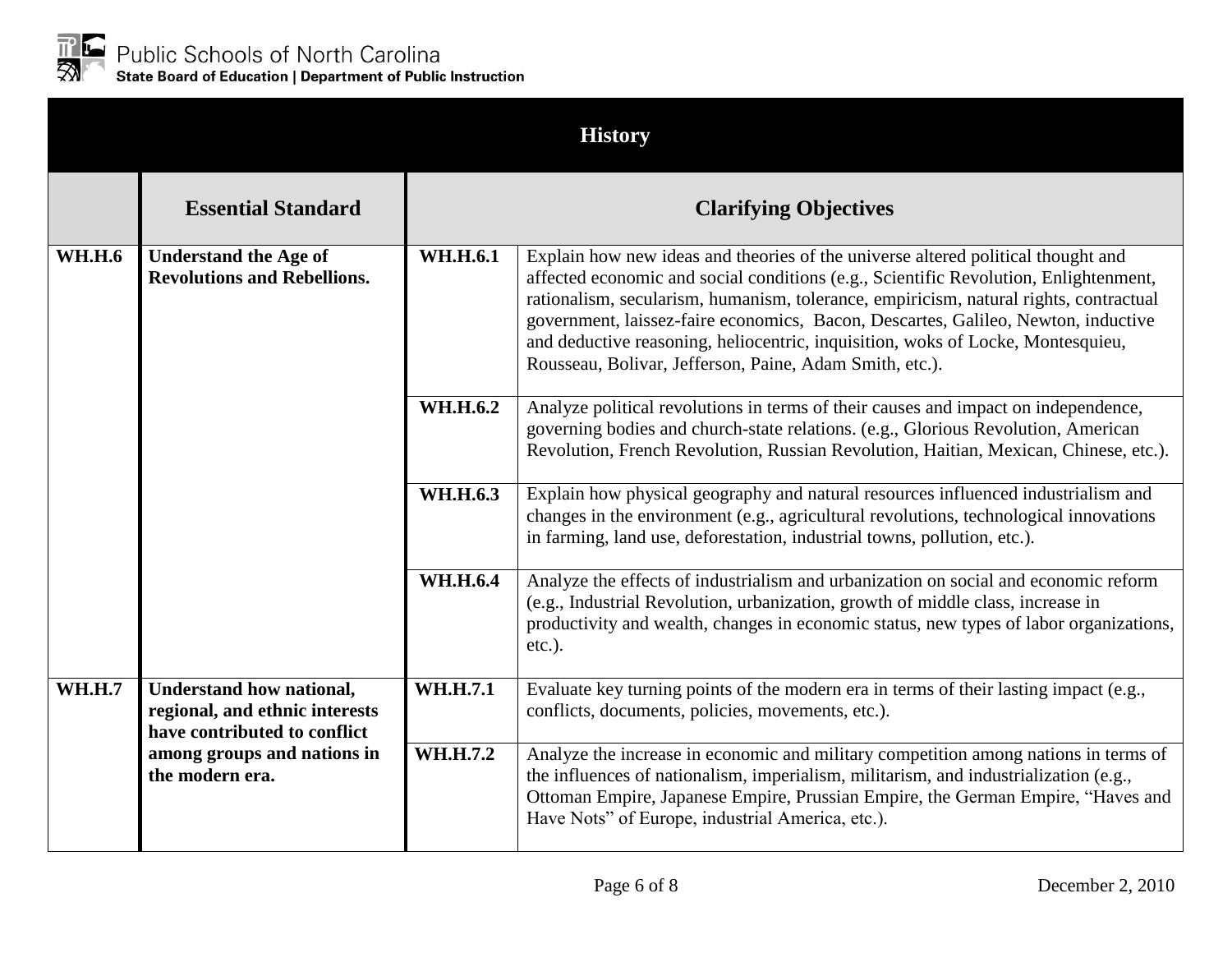

|               |                                                                                                                                                                                                    |                              | <b>History</b>                                                                                                                                                                                                                                                                                       |  |
|---------------|----------------------------------------------------------------------------------------------------------------------------------------------------------------------------------------------------|------------------------------|------------------------------------------------------------------------------------------------------------------------------------------------------------------------------------------------------------------------------------------------------------------------------------------------------|--|
|               | <b>Essential Standard</b>                                                                                                                                                                          | <b>Clarifying Objectives</b> |                                                                                                                                                                                                                                                                                                      |  |
|               |                                                                                                                                                                                                    | WH.H.7.3                     | Analyze economic and political rivalries, ethnic and regional conflicts, and<br>nationalism and imperialism as underlying causes of war (e.g., WWI, Russian<br>Revolution, WWII).                                                                                                                    |  |
|               |                                                                                                                                                                                                    | <b>WH.H.7.4</b>              | Explain how social and economic conditions of colonial rule contributed to the rise of<br>nationalistic movements (e.g., India, Africa, Southeast Asia).                                                                                                                                             |  |
|               |                                                                                                                                                                                                    | WH.H.7.5                     | Analyze the emergence of capitalism as a dominant economic pattern and the<br>responses to it from various nations and groups (e.g., utopianism, social democracy,<br>socialism, communism, etc.).                                                                                                   |  |
|               |                                                                                                                                                                                                    | WH.H.7.6                     | Explain how economic crisis contributed to the growth of various political and<br>economic movements (e.g., Great Depression, nationalistic movements of colonial<br>Africa and Asia, socialist and communist movements, effect on capitalist economic<br>theory, etc.).                             |  |
| <b>WH.H.8</b> | Analyze global<br>interdependence and shifts in<br>power in terms of political,<br>economic, social and<br>environmental changes and<br>conflicts since the last half of<br>the twentieth century. | <b>WH.H.8.1</b>              | Evaluate global wars in terms of how they challenged political and economic power<br>structures and gave rise to new balances of power (e.g., Spanish American War, WWI,<br>WWII, Vietnam War, Colonial Wars in Africa, Persian Gulf War, etc.).                                                     |  |
|               |                                                                                                                                                                                                    | <b>WH.H.8.2</b>              | Explain how international crisis has impacted international politics (e.g., Berlin<br>Blockade, Korean War, Hungarian Revolt, Cuban Missile Crisis, OPEC oil crisis,<br>Iranian Revolt, "9-11", terrorism, etc.).                                                                                    |  |
|               |                                                                                                                                                                                                    | <b>WH.H.8.3</b>              | Analyze the "new" balance of power and the search for peace and stability in terms of<br>how each has influenced global interactions since the last half of the twentieth century<br>(e.g., post WWII, Post Cold War, 1990s Globalization, New World Order, global<br>achievements and innovations). |  |
|               |                                                                                                                                                                                                    |                              | Page 7 of 8<br>December 2, 2010                                                                                                                                                                                                                                                                      |  |